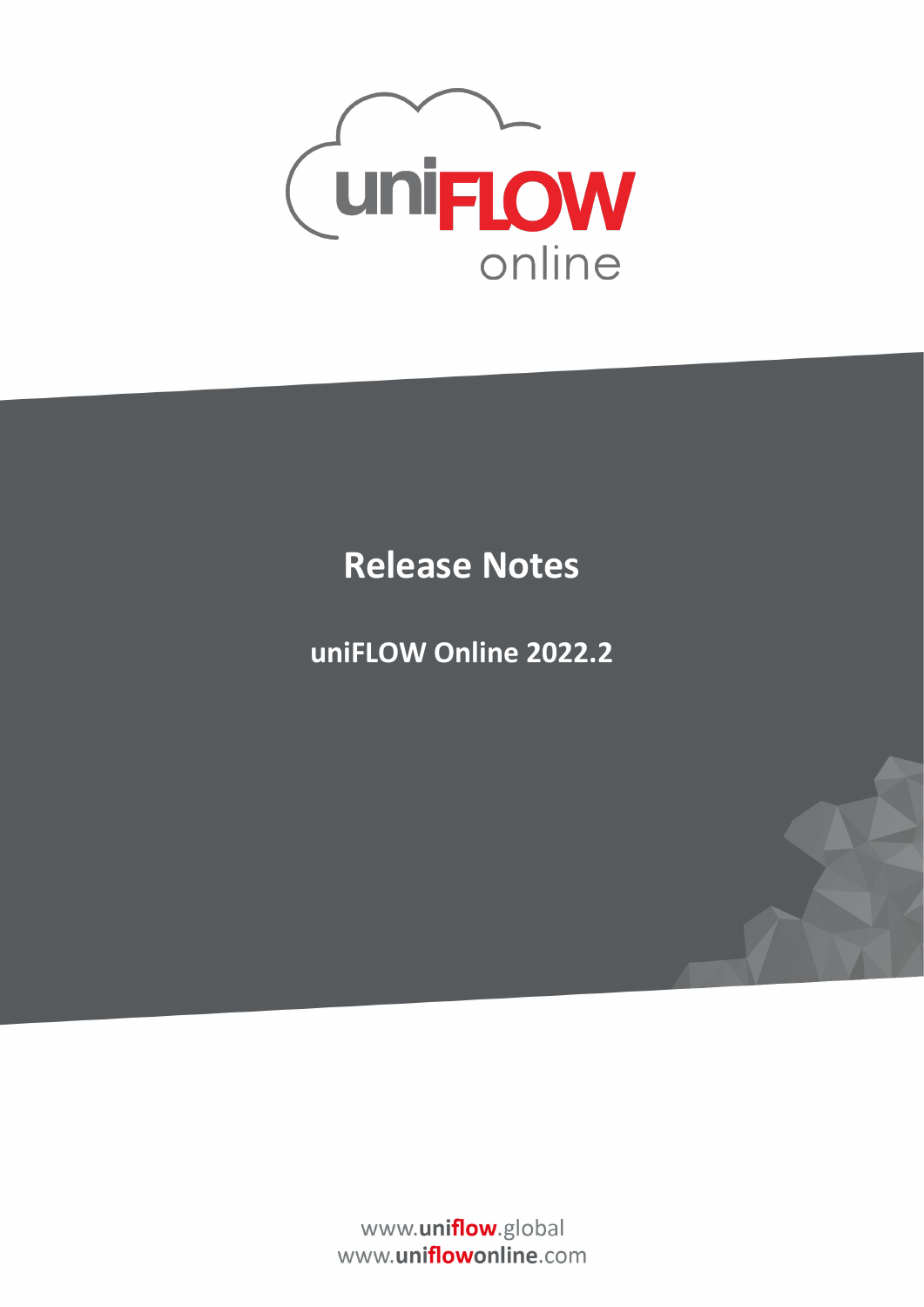**1**

## **uniFLOW Online 2022.2 - Release Notes**

| <b>Type</b>        | <b>Internal reference</b> | <b>Description</b>                                                                                                                                                                                                                                                                                                                                         |
|--------------------|---------------------------|------------------------------------------------------------------------------------------------------------------------------------------------------------------------------------------------------------------------------------------------------------------------------------------------------------------------------------------------------------|
| New Feature        | MOMO-26157                | End users can now select and display the correct<br>decimal separator for numeric and currency fields<br>extracted from documents in Filing Assist.                                                                                                                                                                                                        |
| New Feature        | MOMO-24468                | Users can now select their own location via a pop-up<br>when the uniFLOW SmartClient for Windows cannot<br>determine it automatically                                                                                                                                                                                                                      |
| <b>New Feature</b> | MOMO-23831                | Budget information and budget handling are now<br>available within the new device UI.                                                                                                                                                                                                                                                                      |
| New Feature        | MOMO-22683                | Adds print from cloud functionality to the new device<br>UI, allowing users to add print jobs from enabled<br>cloud storage providers in a convenient way.                                                                                                                                                                                                 |
| <b>New Feature</b> | MOMO-18908                | Splits the current logistic report out per management<br>tenant and makes the report available to the<br>management tenant to download.                                                                                                                                                                                                                    |
| New Feature        | MOMO-17455                | The subscription changes are now available in the<br>existing Audit log that, in addition, is now also<br>available to management tenants.<br>A new user role called Subscriptions Manager has<br>been added to the management tenant. This user<br>role only has access to the subscriptions tab of each<br>customer tenant within the management tenant. |
| New Feature        | MOMO-16375                | Users can now automatically download the<br>accounting and deleted job CSV data to a cloud<br>storage location on a regular basis                                                                                                                                                                                                                          |
| New Feature        | MOMO-14397                | Dual-registered eULM devices can now display<br>mobile print jobs submitted to uniFLOW Online in<br>addition to local server print jobs in hybrid<br>environments in line with MFAP enabled devices.                                                                                                                                                       |
| New Feature        | MOMO-26848                | Added scan workflow templates specific to InkJet/<br>PIXUS devices.                                                                                                                                                                                                                                                                                        |
| Improvement        | MOMO-28973                | Fixed compatibility of Microsoft Universal Print<br>connection with latest Windows 11 patch version                                                                                                                                                                                                                                                        |
| Improvement        | MOMO-26928                | Updated Canon Generic Plus LIPSLX and UFRII drivers<br>to version v2.60.                                                                                                                                                                                                                                                                                   |
| Improvement        | MOMO-26888                | Scan to Myself scan profiles now create an error<br>entry in the scan job history if an email attachment is<br>too large (and the tenant is entitled to use scan job<br>history).                                                                                                                                                                          |
| Improvement        | MOMO-26867                | Added PowerShell Cmdlet Remove-MomoDevice.                                                                                                                                                                                                                                                                                                                 |
| Improvement        | MOMO-25643                | Thai language is now supported in uniFLOW Online.                                                                                                                                                                                                                                                                                                          |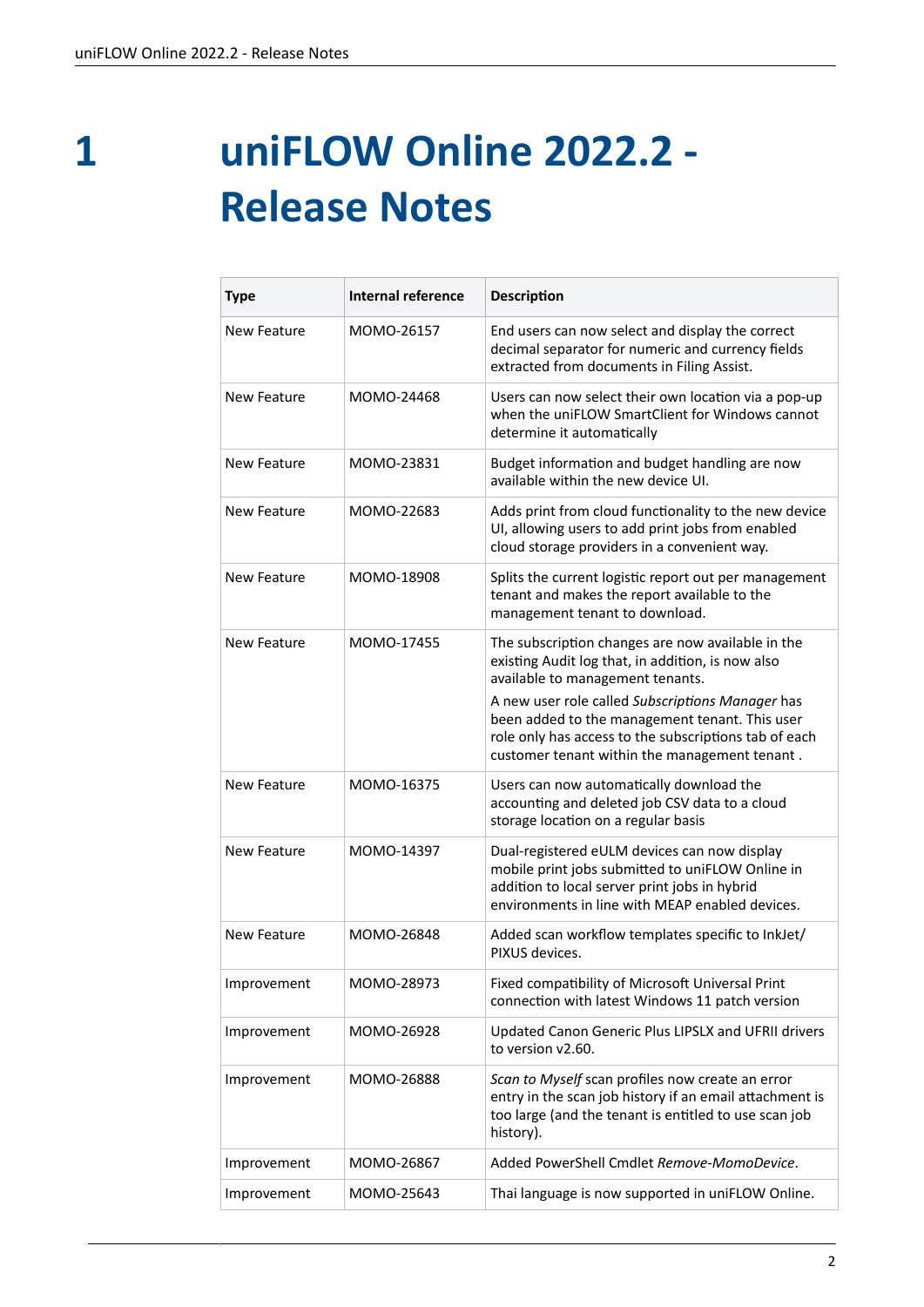| <b>Type</b>      | <b>Internal reference</b> | <b>Description</b>                                                                                                                                                                             |
|------------------|---------------------------|------------------------------------------------------------------------------------------------------------------------------------------------------------------------------------------------|
| Improvement      | MOMO-25152                | Added TIC code identities to the uFS-uFO-<br>synchronization mechanism for uniFLOW hybrid<br>installations.                                                                                    |
| Improvement      | MOMO-23715                | Improved offline handling for jobs printed to the<br>Canon PDF Driver queue.                                                                                                                   |
| Improvement      | MOMO-22243                | Added possibility to modify email domains for self-<br>signup via PowerShell.                                                                                                                  |
| Improvement      | MOMO-21812                | Resolved certificate of the uniFLOW SmartClient For<br>Mac with 3rd party applications.                                                                                                        |
| Improvement      | MOMO-20963                | New PowerShell Cmdlet allows retrieving a list of<br>locations.                                                                                                                                |
| Improvement      | MOMO-20570                | Added cloud print support for Google Workspace<br>documents.                                                                                                                                   |
| Improvement      | MOMO-19183                | Added logging of cloud printing usage data.                                                                                                                                                    |
| Improvement      | MOMO-16124                | Added support for eco stapling to LIPS LX workflow.                                                                                                                                            |
| Improvement      | MOMO-14975                | Adjusted the available options for the Remember my<br>choice for functionality in the Universal Output<br>Queue pop-up.                                                                        |
| Improvement      | MOMO-14764                | Filing Assist now allows to input negative numbers<br>into numeric metadata fields for SharePoint Online<br>and Therefore.                                                                     |
| Improvement      | MOMO-13602                | Improved preview images during installation of Scan<br>business cards/receipts to scan workflow templates.                                                                                     |
| Improvement      | MOMO-11135                | File names for downloaded CSV audit reports are<br>now more distinct.                                                                                                                          |
| Defect (QA)      | MOMO-28858                | Added validation for Microsoft Teams channel<br>selection.                                                                                                                                     |
| Defect (QA)      | MOMO-28443                | The uniFLOW SmartClient for Windows process does<br>not get stuck anymore in case the Reset Location<br>button is hit multiple times.                                                          |
| Fixed issue (QA) | MOMO-26912                | Microsoft Office documents uploaded via the Mobile<br>App are now converted correctly.                                                                                                         |
| Fixed issue (QA) | MOMO-26156                | Default values are now also applied for hidden fields<br>in Metadata Manager.                                                                                                                  |
| Fixed issue (QA) | MOMO-13517                | The stapling option is now handled correctly<br>regardless of where it is viewed or set.                                                                                                       |
| Fixed issue (QA) | MOMO-12289                | The user interface of the Select Original Type screen<br>used in Scan business cards/receipts to scan<br>workflows is now displayed correctly.                                                 |
| Fixed issue (QA) | MOMO-11514                | During the installation of a uniFLOW SmartClient for<br>Windows .msi package, the custom actions for<br>creating and removing the firewall rules are now<br>executed with elevated privileges. |
| Fixed issue (QA) | MOMO-10758                | ApjPrint registry items are now removed during<br>uniFLOW SmartClient for Windows uninstallation.                                                                                              |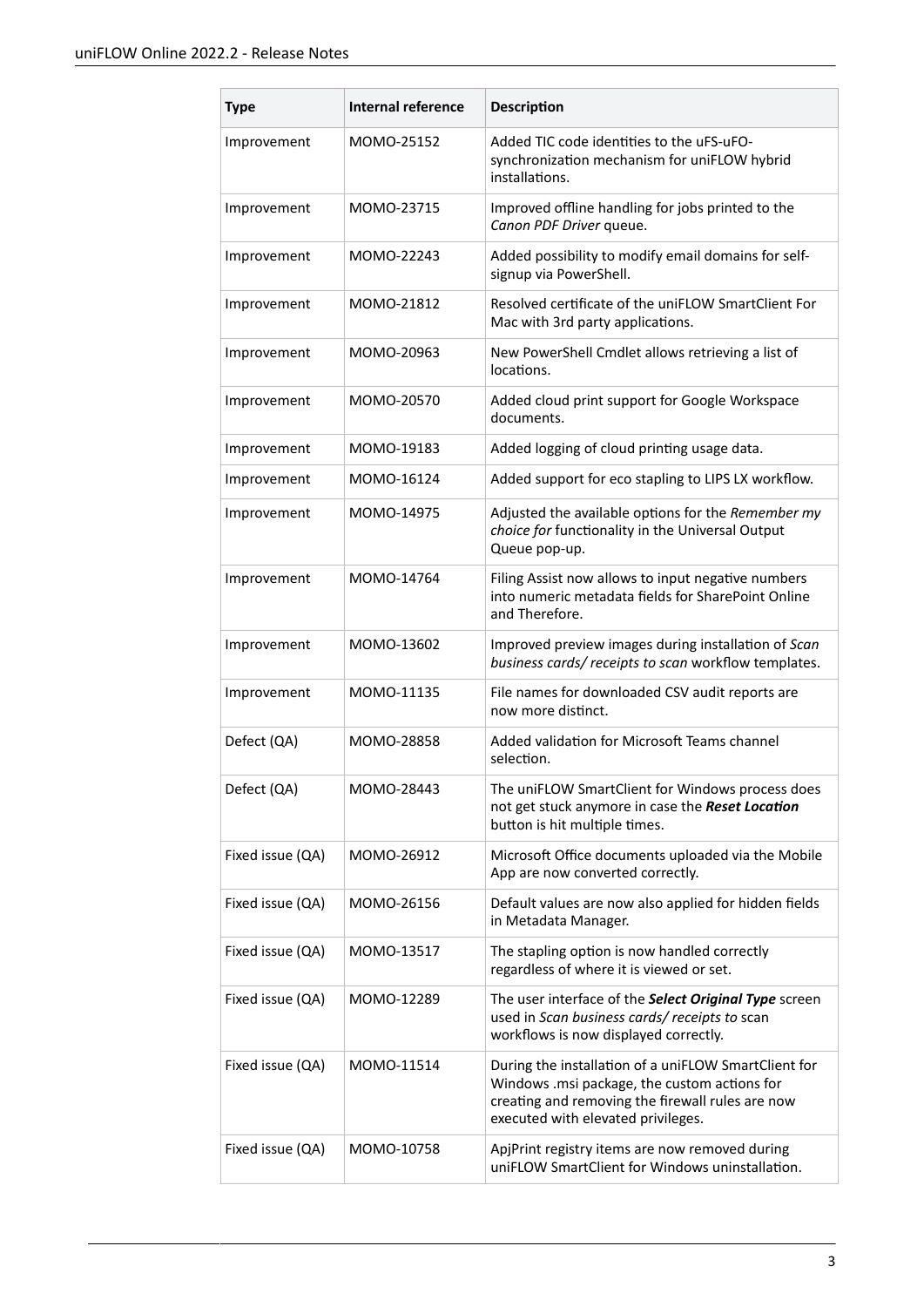| <b>Type</b>        | <b>Internal reference</b> | <b>Description</b>                                                                                                                                                                                                                                             |
|--------------------|---------------------------|----------------------------------------------------------------------------------------------------------------------------------------------------------------------------------------------------------------------------------------------------------------|
| Fixed issue        | MOMO-28987                | Fixed RBAC to PowerShell Default Cost Center<br>Management                                                                                                                                                                                                     |
| Fixed issue        | MOMO-28527                | Fixed a problem in uniFLOW hybrid mode that caused<br>a uniFLOW Release Station configured for a hybrid<br>RPS to not display a <b>Subscriptions</b> tab after<br>synchronizing to uniFLOW Online.                                                             |
| Fixed issue        | MOMO-28488                | The uniFLOW SmartClient for Mac will no longer<br>crash when printing while offline. A message is now<br>displayed to the user.                                                                                                                                |
| <b>Fixed issue</b> | MOMO-28432                | The message displayed when deleting and printing<br>local jobs was changed.                                                                                                                                                                                    |
| Fixed issue        | MOMO-28287                | The uniFLOW SmartClient for Windows now<br>downloads DIF files correctly.                                                                                                                                                                                      |
| Fixed issue        | MOMO-28130                | Corrected help URL in uniFLOW SmartClient for<br>Windows.                                                                                                                                                                                                      |
| Fixed issue        | MOMO-28025                | The DIF_MediaType setting is now handled correctly,<br>so that a requested hole punching setting is now<br>considered when printing and releasing A3<br>documents in the scenario where Storage location of<br>secure print job file is set to uniFLOW Online. |
| Fixed issue        | MOMO-27844                | Added an additional page in case duplex mode is<br>detected and an odd amount of pages has been<br>processed.                                                                                                                                                  |
| Fixed issue        | MOMO-26906                | Job names are now displayed correctly in reports.                                                                                                                                                                                                              |
| Fixed issue        | MOMO-26859                | Resolved a rare issue that could cause the first<br>attempt at registering a uniFLOW SmartClient for<br>Windows to fail.                                                                                                                                       |
| Fixed issue        | MOMO-26856                | Resolved a user interface issue with login in<br>emergency mode.                                                                                                                                                                                               |
| Fixed issue        | MOMO-26783                | Added code to avoid rebooting when start option<br>Manually, then upon login is selected for the<br>uniFLOW SmartClient for Windows.                                                                                                                           |
| Fixed issue        | MOMO-26322                | Barcodes and QR codes with non-ASCII characters are<br>now transmitted correctly.                                                                                                                                                                              |
| Fixed issue        | MOMO-26299                | Printing of envelope types now considers budget<br>constraints.                                                                                                                                                                                                |
| Fixed issue        | MOMO-26229                | An error message is now displayed when the client<br>credentials are no longer valid.                                                                                                                                                                          |
| Fixed issue        | MOMO-24388                | Removed the empty pop-up message displayed by<br>the uniFLOW SmartClient for Windows in case the<br>same user started the uniFLOW SmartClient for<br>Windows application multiple times.                                                                       |
| Fixed issue        | MOMO-23597                | The uniFLOW SmartClient for Windows now<br>automatically re-registers itself after the network<br>connection to a uniFLOW Server, RPS, or to uniFLOW<br>Online has been interrupted and established again.                                                     |
| Fixed issue        | MOMO-16565                | Print jobs are now shown on a device with a mailbox<br>even if the user has multiple user name identities.                                                                                                                                                     |